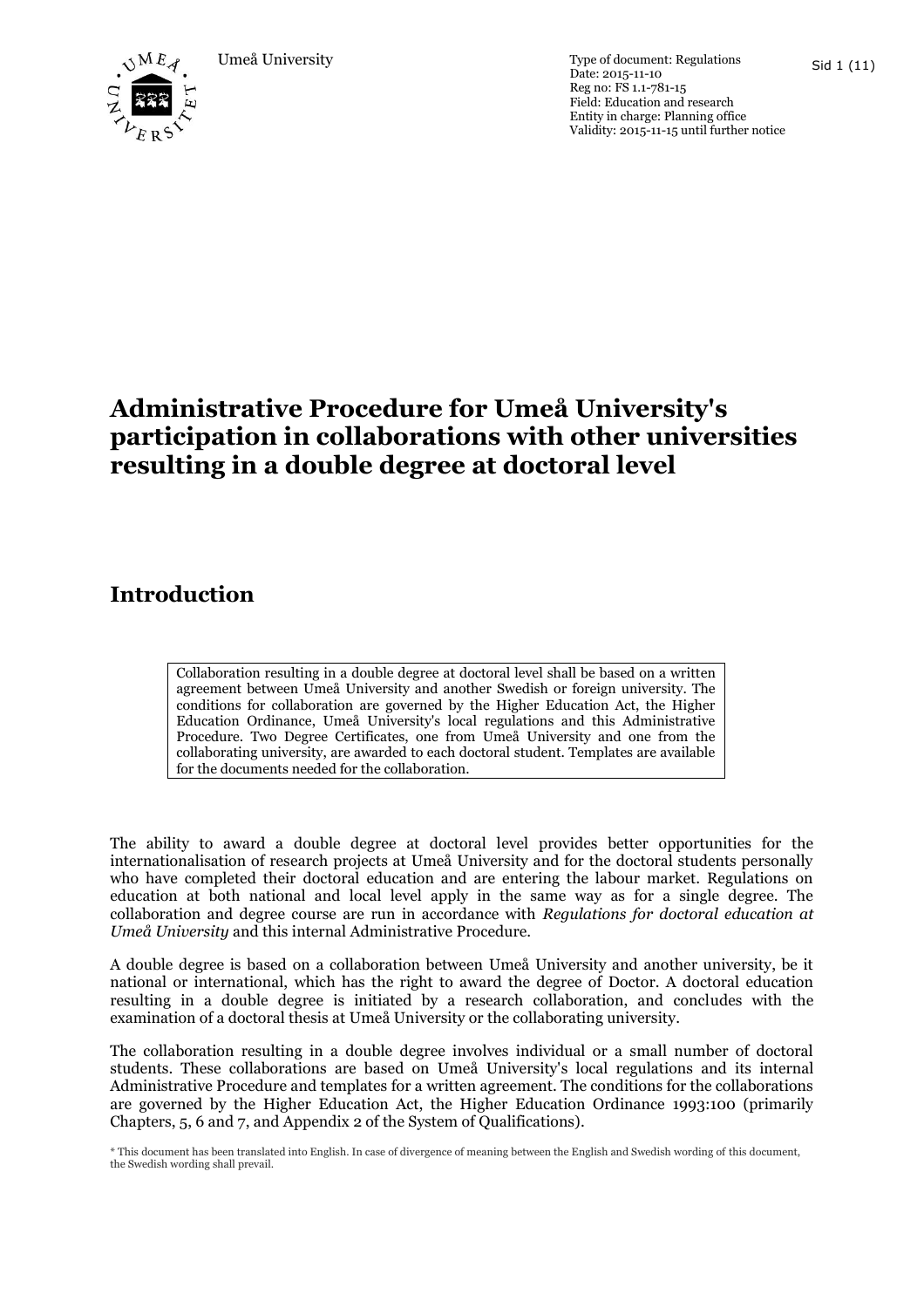After completion of the examination, two Degree Certificates are awarded, one from each university. Attached to each Degree Certificate is a Diploma Supplement.

Further documents are attached to the Administrative Procedure which are of importance to the planned collaboration. All the documents included in the preparation and implementation of the collaboration are in the intended chronological order of procedure:

- 1. Guidance the choice of a double or joint degree at doctoral level
- 2. Administrative Procedure for Umeå University's participation in collaborations with other universities resulting in a double degree at doctoral level
- 3. Template for a written agreement which incorporates both academic and administrative issues, organisation and structure

## **Aim**

The aim of collaborations at doctoral level resulting in the awarding of a double degree is to create further international collaboration for Umeå University and for individual doctoral students.

The aim of the Administrative Procedure is to facilitate the preparatory work and to create the conditions for Umeå University to participate in these collaborations in accordance with the rule of law.

# **Starting points**

The collaboration is based on an interest in research collaboration. The collaborating university shall have the right to award the degree of Doctor. Documentation and communication shall use Swedish and European terminology. The collaboration shall be planned in good time, whereby both administrative and legal resources must be included.

A collaboration which is based on research collaboration rather than on educational collaboration, and which is to cover individual or a small number of doctoral students over a fixed period of time, may result in a double or single degree, not a joint degree.

A double degree (also known as a dual degree or cotutelle agreement) refers to the awarding of two Degree Certificates and two Diploma Supplements, where Umeå University is responsible for awarding one of these.

The Administrative Procedure applies in the planning of the collaboration and in the producing of the written agreement for this. Each doctoral student shall have an individual study plan. The Administrative Procedure applies together with the Higher Education Act, the Higher Education Ordinance, Umeå University's local regulations and the recommendations made by the Association of Swedish Higher Education (SUHF).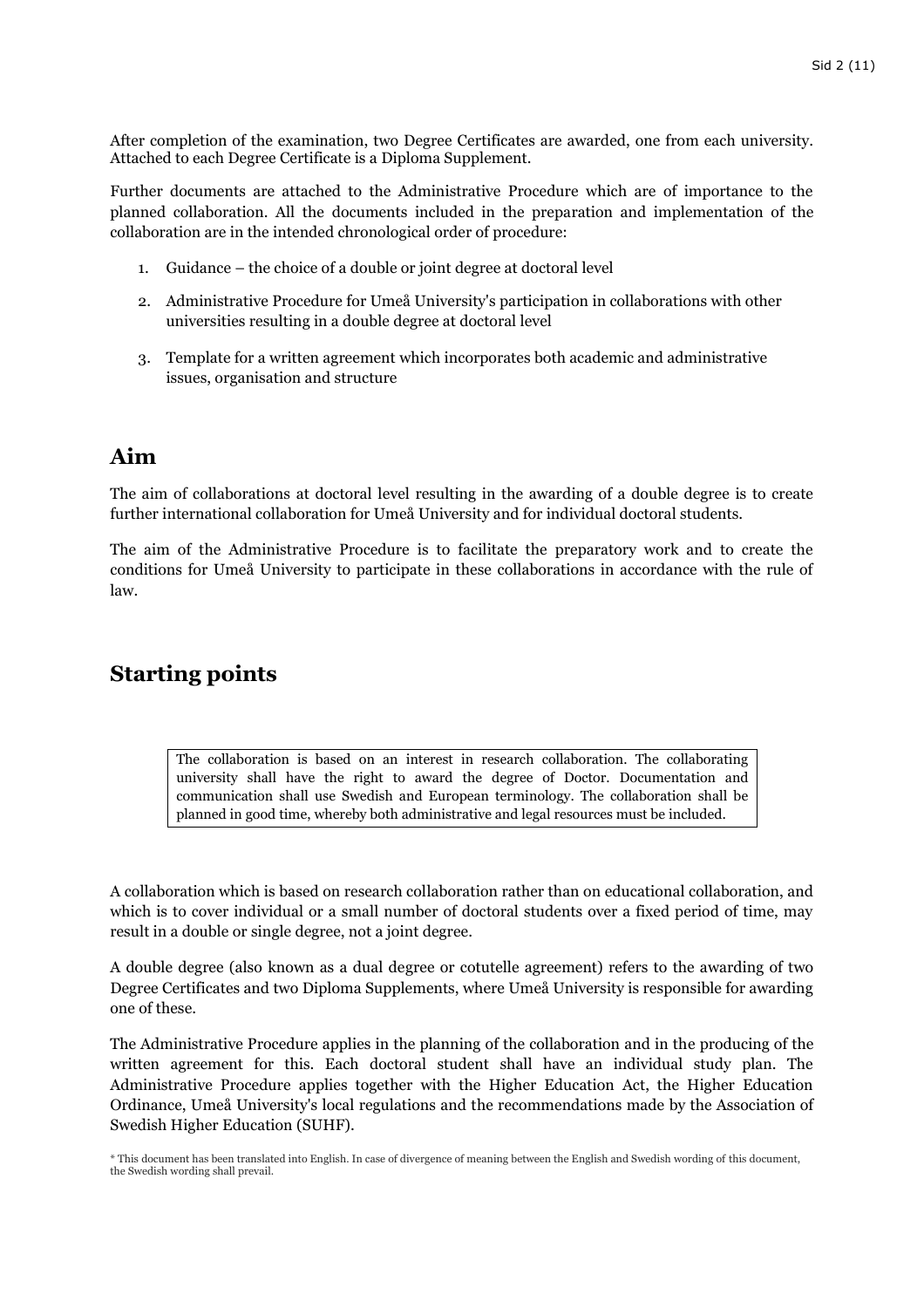The collaboration is primarily based on joint supervision and an examination of the doctoral thesis. This is governed by the written agreement. The collaborating university shall have the right to award the degree of Doctor. This may be either a national or an international university; it may not be a physical person.

These circumstances and others which govern the implementation of the collaboration shall be clearly stated in each doctoral student's individual study plan.

One starting point is that the Department shall plan in good time the administrative and legal processing of the intended collaboration. Suitable administrative resources and legal skills shall already be included in the planning; these shall be of a good enough standard to apply Swedish legislation and the university-wide regulations at Umeå University, and to manage the process from admission to the public defence of a doctoral thesis and the Degree Certificate, financial affairs and other matters of importance to the implementation of the collaboration.

Another starting point is that all documentation and communication use Swedish and European terminology. The processing of documents in Sweden is governed by the Swedish Language Act. A doctoral education should be called a 'doctoral education' or 'third-cycle studies' in accordance with EU terminology, and a doctoral student should be called a 'doctoral student' or 'doctoral candidate'.

## **The work process**

Before a collaboration is begun, a view must be taken on the guiding questions in *Guidance – the choice of a double or joint degree at doctoral level*. The collaboration is based on research collaboration rather than educational collaboration, and involves individual doctoral students. The initiative for the collaboration shall be approved by the Dean and further prepared by the university lawyer before the Vice-Chancellor adopts and signs the written agreement. Supervision and examination are coordinated by the collaborating universities.

Before beginning the process of preparing the collaboration which is to result in a double degree, a view must be taken on the questions in *Guidance – the choice of a double or joint degree at doctoral level*.

The initiative for collaboration resulting in a double degree shall be supported by the Dean for further preparation by the university lawyer. When the preparatory work has been completed and the supporting documents fully assembled together with a proposal for a written agreement with other requisite documents, the decision will be made by the Vice-Chancellor.

The written agreement constitutes the basis of initial negotiations within Umeå University and thereafter with the intended collaborating university. The written agreement may, given the limitations set by law, be adapted in part to each research collaboration resulting in a double degree at

Supervision and examination are coordinated between Umeå University and the university involved in the collaboration.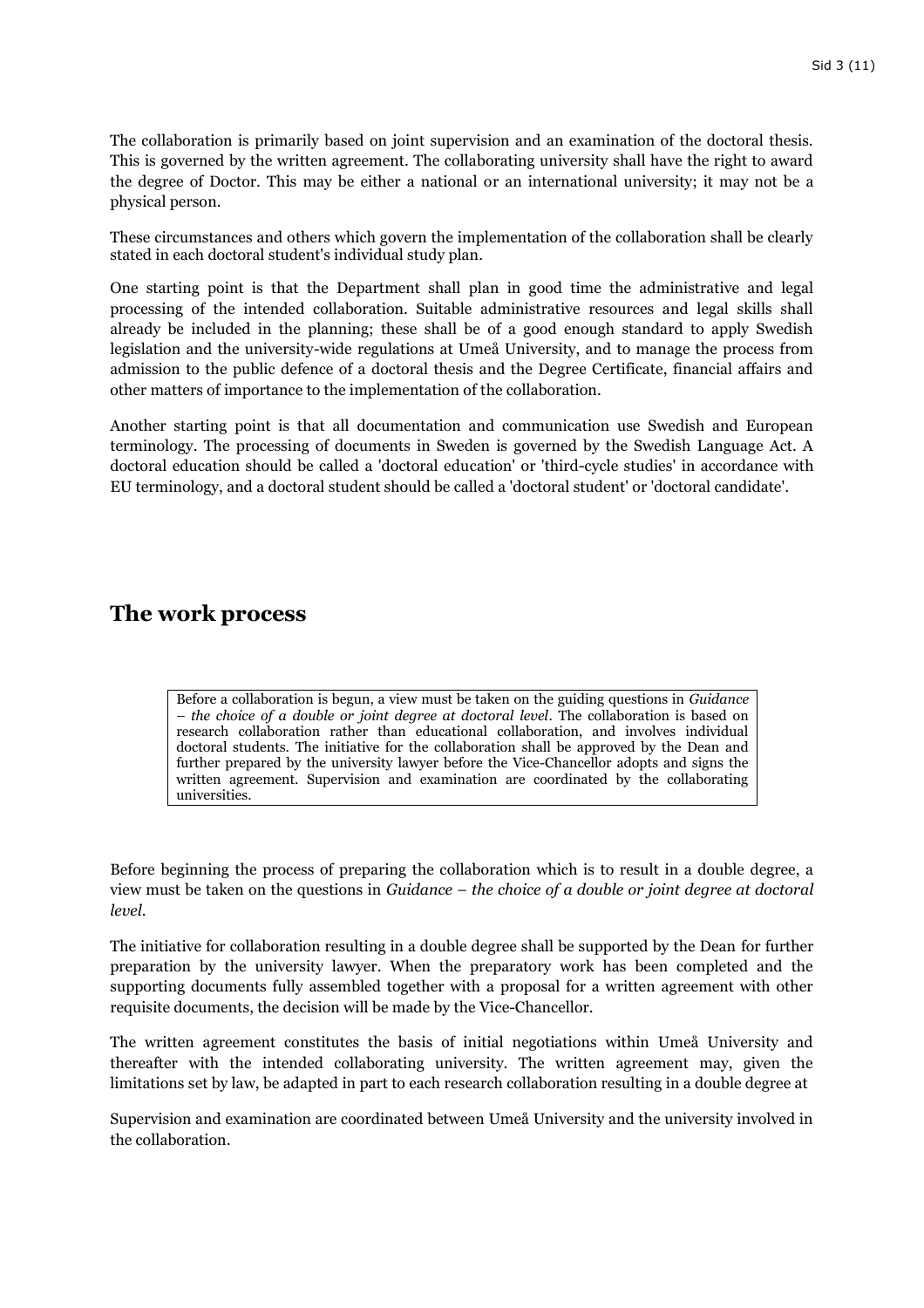# **Conditions for collaboration at doctoral level resulting in a double degree and where Umeå University is a party to the collaboration**

The draft for the written agreement is prepared in parallel with the planning of the collaboration. A doctoral student shall carry out parts of his or her research at Umeå University, which shall be stated in the individual study plan. Umeå University and the collaborating university are responsible for different components of the doctoral education and research, and this should be stated in the written agreement. When the examination requirements have been fulfilled, Umeå University shall award a Degree Certificate. The written agreement shall state clearly how the collaboration is organised. The Vice-Chancellor decides on each collaboration. The conditions for collaboration are set out in this Chapter.

Apart from the regulations set out in the Higher Education Act and the Higher Education Ordinance, the following conditions govern the general process of collaboration at doctoral level. The subheadings then govern each individual component of the doctoral education. The content is based on the Higher Education Act (1992: 1434), the Higher Education Ordinance (1993:100), *Admission regulations for doctoral education at Umeå University* and *Regulations for doctoral education at Umeå University.* It is important that the draft of the written agreement is prepared in parallel with the preparation with the collaboration. Swedish legislation governs those principles and rights which are not negotiable and which cannot be omitted from the agreement.

In order to honour the written agreement, each doctoral student shall carry out parts of his or her research at Umeå University. The planning of this and the general conditions that apply shall be clearly stated in the individual study plan of each doctoral student.

The collaborating university and Umeå University are responsible for different parts of the doctoral education and the research. The written agreement shall state clearly which roles and which responsibilities the different universities will have during their collaboration.

### 1 General conditions

1.1 The collaboration requires the convergence of the regulations, directions and outcomes. This requires preparatory work to be done.

1.2 As part of the preparatory work before the collaboration is begun, assurance is needed that the doctoral education will meet national and local requirements for studies at doctoral level and taking the degree of Doctor at the premises of the intended collaboration partner.

1.3 In the case of international collaboration, assurance is needed that the degree can be awarded in a corresponding subject, and that it is accredited in that country.

1.4 The written agreement governs the conditions for the doctoral education whereby admission, supervision and examination are coordinated.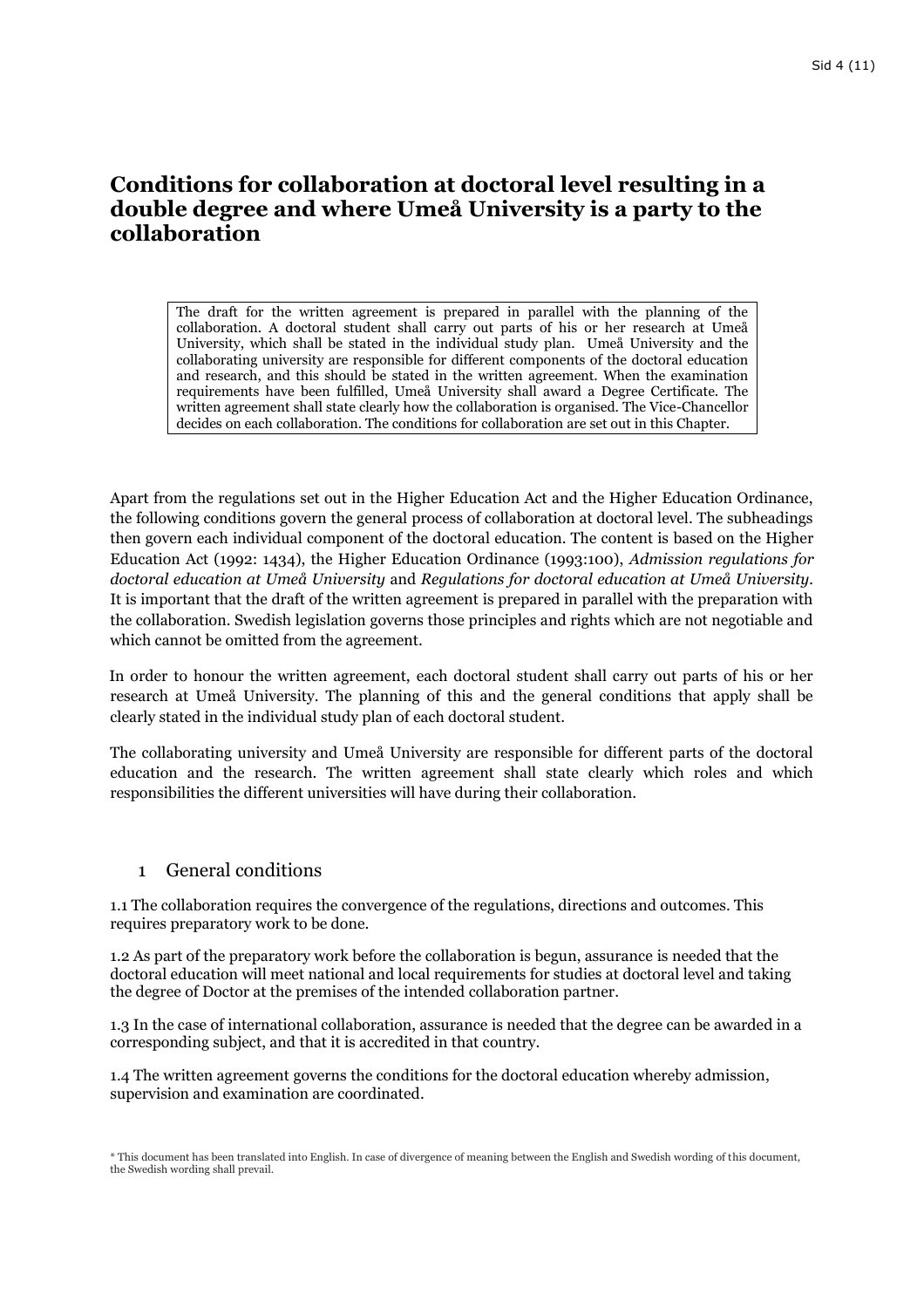1.5 The written agreement shall make clear the organisation of the two universities, and which is responsible for the collaboration, and which individuals are the contacts for each university.

1.6 The written agreement shall have been approved by the Dean and the university lawyer at Umeå university. The Vice-Chancellor has the power of decision.

1.7 The written agreement is signed by the Vice-Chancellor at Umeå University and a representative of the collaborating university.

1.8 The written agreement shall state clearly its period of validity.

1.9 The written agreement shall state clearly the procedure for making amendments and adding supplements.

1.10 The written agreement shall state the procedure for addressing any conflicts that may arise.

1.11 The participation of Umeå University in collaborations resulting in a double degree at doctoral level shall cover the entire period of the doctoral student's doctoral education, which is the equivalent of at least four years' full-time study from the time of admission to the time of examination.

1.12 The doctoral students carry out their studies within the framework of a subject at doctoral level at Umeå University and within the framework of an equivalent subject at the collaborating university.

1.13 The written agreement shall govern the conditions for the intellectual property rights.

1.14 It is the responsibility of the incoming doctoral student to find out which conditions apply to incoming students and which visas apply to each country.

### 2 Financing and insurance

2.1 Before admission to doctoral education, the doctoral student's funding shall be guaranteed for the entire period of study, which is the equivalent to four years' full-time study.

2.2 Funding is described in the written agreement between the universities and is stated in the individual study plan of the doctoral student.

2.3 The collaborating university's responsibility for the doctoral student's funding, if this is required, cannot be transferred to Umeå University if the finance from the other higher education institution is changed or not provided at all. The procedure for addressing such a situation shall be governed by the written agreement.

2.4 The doctoral education is free of charge at Umeå University, and the collaborating university may not charge fees of the doctoral students. The collaborating university may, on the basis of its regulations, expect the doctoral students involved in the collaboration to pay tuition fees. This shall be determined by the written agreement. The written agreement shall state clearly that the tuition fees and other fees are determined by the universities jointly. It shall state clearly that the collaborating university cannot demand these fees of individual doctoral students.

2.5 All doctoral students involved in the collaboration shall have full insurance cover.

<sup>\*</sup> This document has been translated into English. In case of divergence of meaning between the English and Swedish wording of this document, the Swedish wording shall prevail.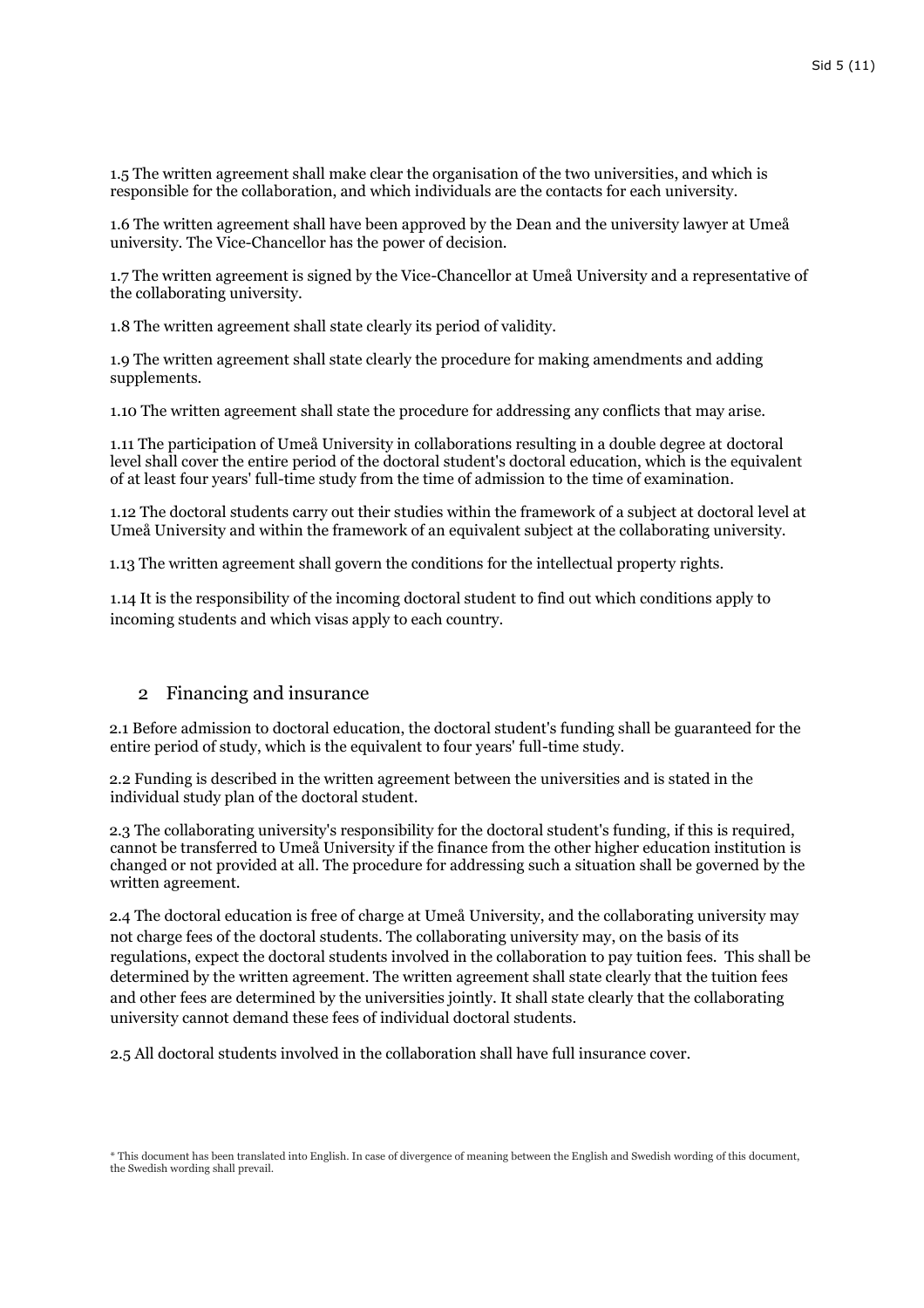2.6 The parties must, on the basis of existing insurance at the universities, take a view on whether the participating doctoral students will require further insurance cover. The written agreement shall determine the content of each doctoral student's insurance cover, including the period of mobility, and shall state which university is responsible for taking out the insurance overall, where this is necessary.

2.7 When the studies are carried out at the collaborating university or at the premises of a third party, the doctoral student is responsible for contacting the Unemployment Insurance Fund (sv. Arbetslöshetskassan) and Social Insurance Agency (sv. Försäkringskassan) in good time for information on how the Swedish social security system might be affected.

### 3 Effectuation of the doctoral education

3.1 Each subject should have a general syllabus determined by the Faculty Board.

3.2 All the students admitted into the collaboration shall be qualified to take the doctoral degree in accordance with national regulations and Umeå University's *Admission regulations for doctoral education at Umeå University*.

3.3 The conditions stipulating the entry requirements, selection, admission to and student funding of the doctoral education shall be set in accordance with Swedish legislation and the *Admission regulations for doctoral education at Umeå University* and governed by the written agreement.

3.4 Normally, admission shall take place at both the collaborating universities.

3.5 Umeå University makes a formal decision on the admission of doctoral students who are to study at the University.

3.6 Each doctoral student shall be assigned at least one supervisor per collaborating university. Otherwise supervision shall take place in accordance with Swedish legislation and Umeå University's regulations.

3.7 The division of responsibility between the supervisors at the examining universities shall be stated clearly and governed in the written agreement.

3.8 The written agreement shall state the procedure for addressing a doctoral student's request to change supervisor.

3.9 Each doctoral student at a Swedish university shall have an individual study plan which is in accordance with Umeå University's template, as stipulated in the *Regulations for doctoral education at Umeå University* and the requirements in the Higher Education Ordinance.

3.10 Each individual study plan and written agreement shall state clearly the procedure for the planning of the doctoral education and the research and which areas of responsibility belong to which university. It shall not be possible for the areas of responsibility of the collaborating university to be made the responsibility of Umeå University.

3.11 The grades used at Umeå University are Pass or Fail.

<sup>\*</sup> This document has been translated into English. In case of divergence of meaning between the English and Swedish wording of this document, the Swedish wording shall prevail.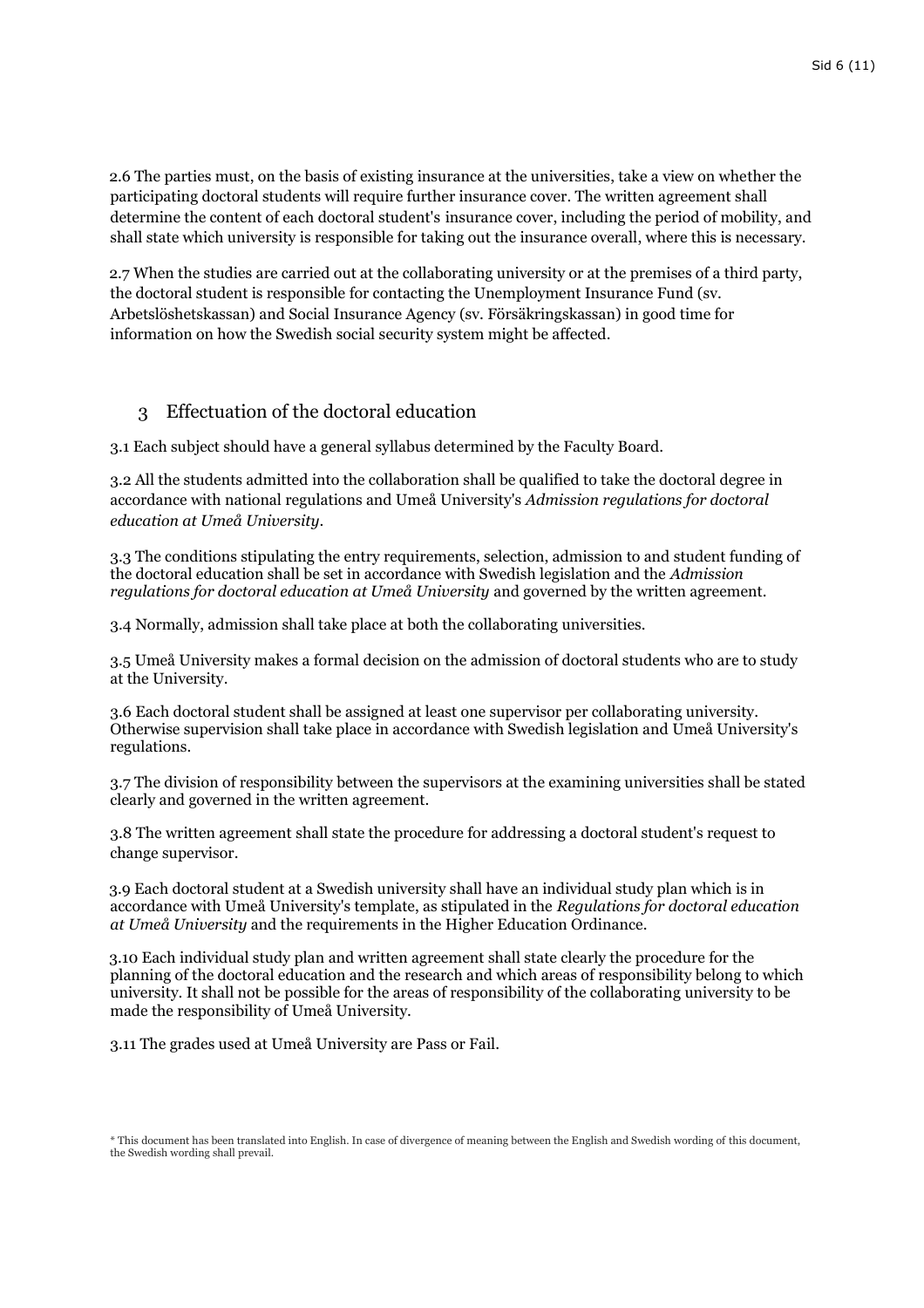3. 12 Umeå University uses its own grading system for collaborations resulting in a double degree. Translations shall be avoided; instead, we refer to a description in the original language of the grading system used by the University and its translation into English.

3.13 Pass or Fail grades are given in the awarding of the doctoral degree as a whole. Pass or Fail grades are awarded to components earned, such as courses and the thesis and the defence of the thesis.

3.14 The results of tests and examinations taken at Umeå University are documented in Ladok.

3.15 The results achieved at another university are credited at Umeå University after special assessment, and are thereafter documented in Ladok. This shall make reference to the place where the results have been achieved.

### 4 Registration and documentation in Ladok

4.1 The doctoral students carry out their studies within the framework of a subject at doctoral level and as part of the collaboration.

4.2 All doctoral students shall be registered in Ladok twice a year in the subject to which they have been admitted at Umeå University, in accordance with the standards set by Statistics Sweden (sv. Statistiska Centralbyrån).

4.3 The collaboration is registered in Ladok, and the doctoral student is identified as a doctoral student involved in a collaboration resulting in a double degree.

#### 5 Courses, thesis and public defense of a doctoral thesis

5.1 All courses included in the doctoral education must be awarded a Pass grade on completion.

5.2 Every course included in the doctoral education requires examination in that course to be the responsibility of a university. This shall be stated clearly in the written agreement.

5.3 Umeå University is responsible for ensuring that the thesis meets the requirements set at national level and at Umeå University.

5.4 Umeå University advises that the thesis be written in English.

5.5 The thesis shall state that it is the result of a collaboration for the awarding of a double degree.

5.6 A doctoral thesis at Umeå University shall be announced by way of a so-called notification at least three weeks in advance of the public defence.

5.7 The defence of a doctoral thesis shall be public and a faculty opponent shall take part, apart from which Swedish legislation and the *Regulations for doctoral education at Umeå University* shall apply.

5.8 The written agreement shall determine the procedure for the public defence of the doctoral thesis.

5.9 The written agreement shall state which procedure governs the composition of the examining committee.

<sup>\*</sup> This document has been translated into English. In case of divergence of meaning between the English and Swedish wording of this document, the Swedish wording shall prevail.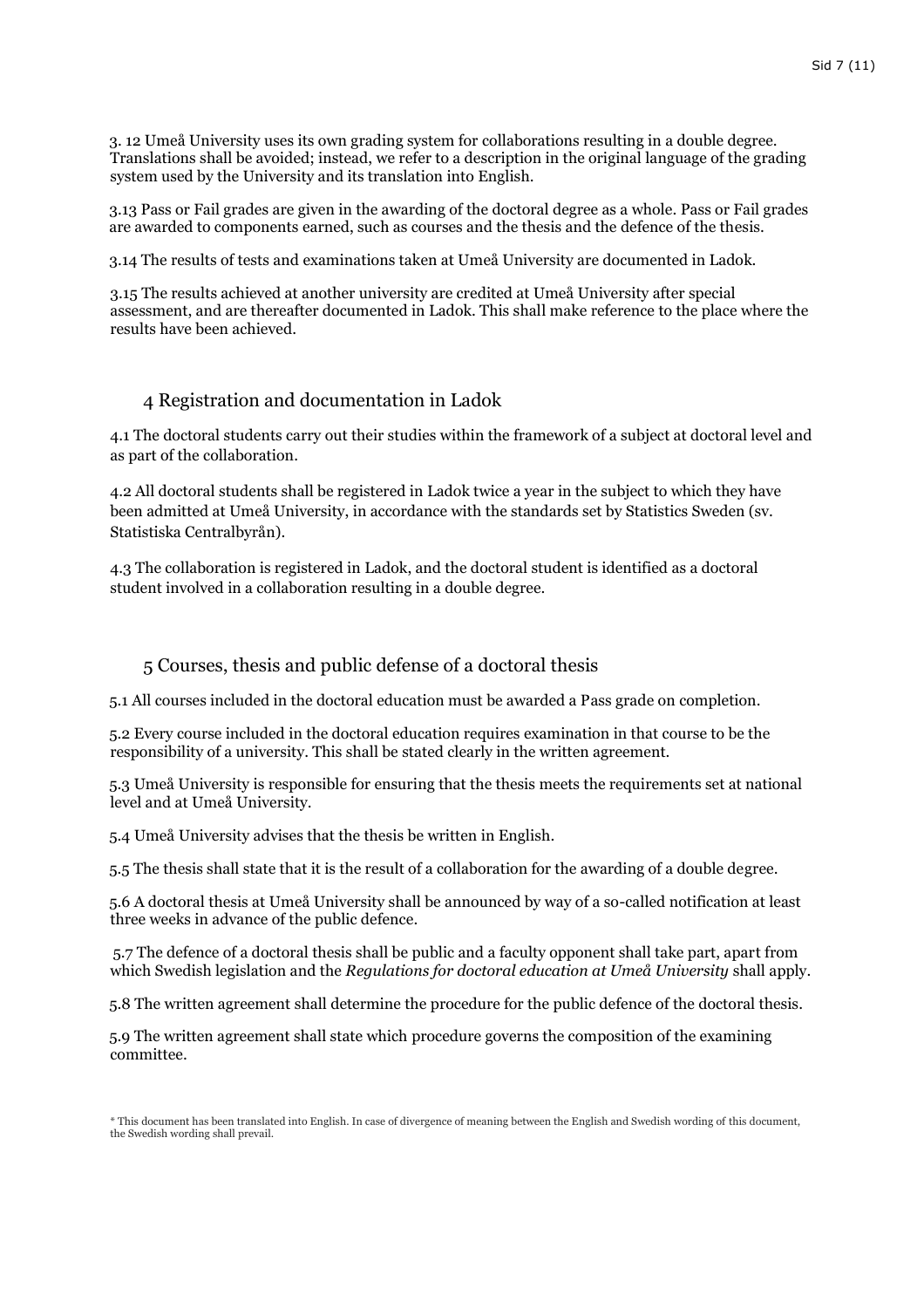### 6 Degree Certificate and Diploma Supplement

6.1 The written agreement shall state the procedure for awarding and processing the Degree Certificate.

6.2 Umeå University awards Degree Certificates in accordance with regulations set.

6.3 The Degree Certificate shall provide an English translation of the title of qualification as well as the Swedish title.

6.4 The Diploma Supplement provides a description of the doctoral education and its place in the education system. It shall be free of charge and in English.

6.5 The Diploma Supplement is set out in accordance with the requirements made by the Higher Education Ordinance. The Diploma Supplement shall include a description of the collaboration.

7 Disciplinary measures, withdrawal of supervision and other resources and expulsion

7.1 Matters relating to disciplinary measures, the withdrawal of the right to supervision and other resources, and expulsion from the programme are processed and determined in accordance with national regulations and the local regulations at Umeå University.

7.2 The written agreement shall state that in the event of disciplinary measures, withdrawal of supervision and expulsion, the collaborating university shall inform without delay the doctoral student and Umeå University of the notification, the handling of the case and the decision, and the consequences of the decision.

## **Template for written agreement**

The template for the written agreement is based on a general collaboration agreement between the parties. Further points may be needed in specific cases. The general syllabus and the doctoral student's individual study plan are to be attached to the written agreement

## **Glossary**

Cotutelle agreement

An agreement which governs the doctoral student's participation in a collaboration resulting in a double degree or joint degree. The term, which is originally French, is used by certain higher education institutions to describe an agreement for an individual doctoral student studying for a joint degree. The agreement governs admission, supervision, the doctoral thesis and the public defence of the thesis.

<sup>\*</sup> This document has been translated into English. In case of divergence of meaning between the English and Swedish wording of this document, the Swedish wording shall prevail.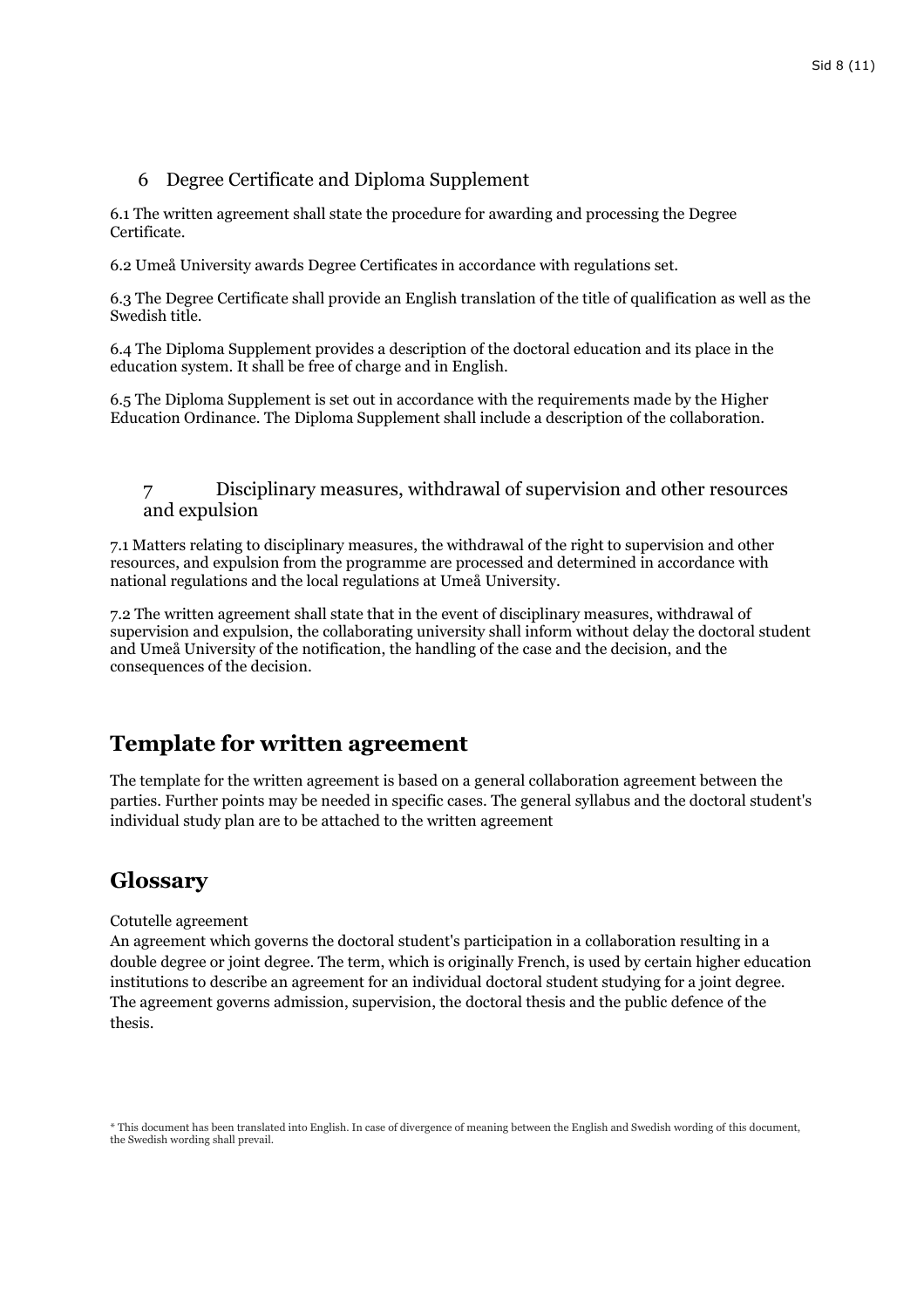#### Diploma Supplement

All Degree Certificates are accompanied by an attachment called a Diploma Supplement. This describes the level of qualification, content of the doctoral education, scope and information on the Swedish higher education system. The aim is to facilitate study or work in Europe and also in other countries. It is always written in English.

#### Double degree

Two Degree Certificates are awarded separately by collaborating universities. The collaboration is based on a research collaboration rather than an educational collaboration.

#### Host university

The university which has the main administrative responsibility for the educational collaboration.

#### Intellectual property

Intellectual property means any copyright work, circuit layout, eligible layout, design, patent, invention, confidential information, know-how, plant variety, trade mark or other insignia of origin and any related right to intellectual property.

#### Joint degree

An educational collaboration resulting in a Degree Certificate awarded jointly by two or more collaborating universities.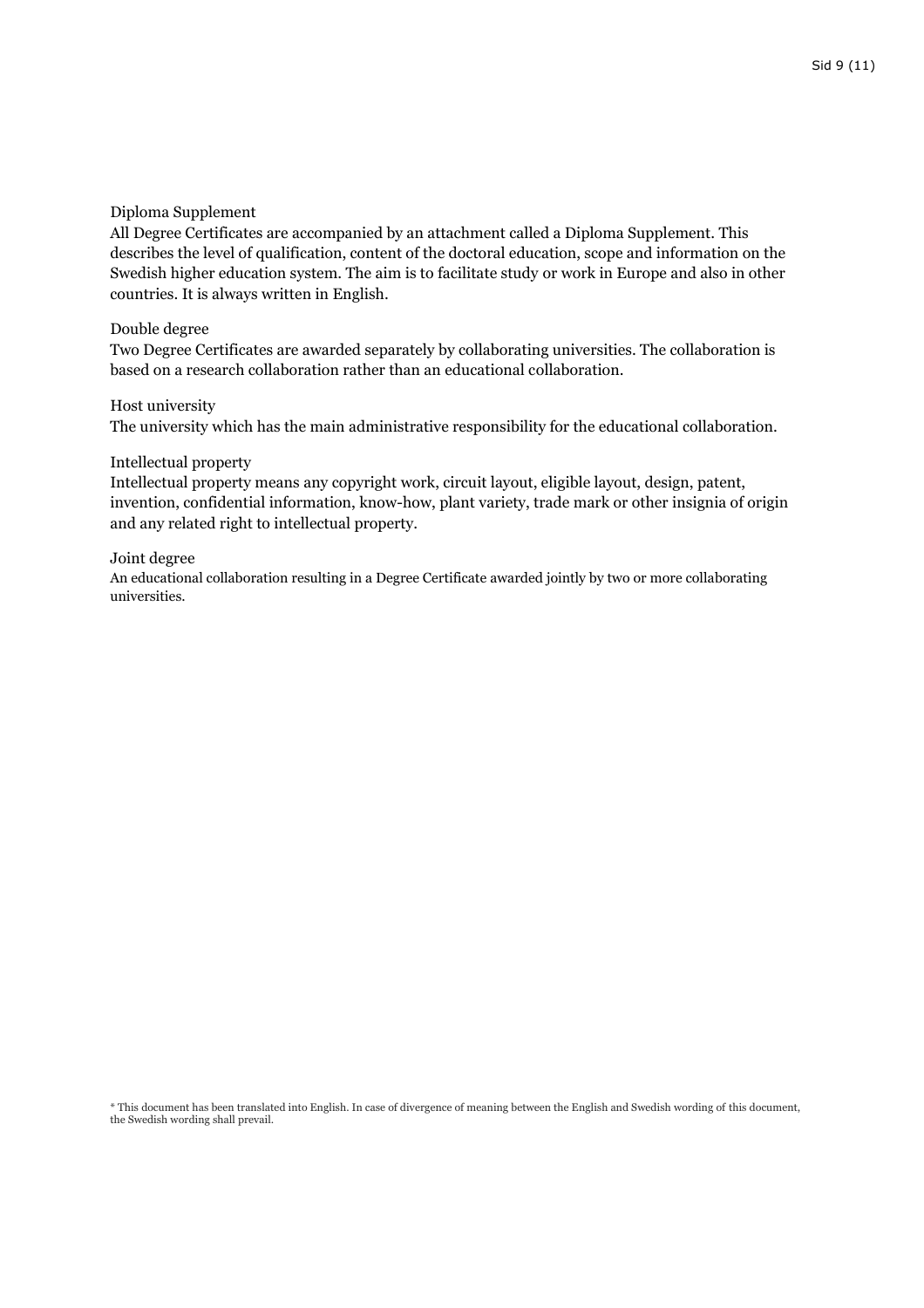|                                              | <b>Joint degree</b>                                                                                                                                                                                                    | <b>Double degree</b>                                                                                                                                                   |
|----------------------------------------------|------------------------------------------------------------------------------------------------------------------------------------------------------------------------------------------------------------------------|------------------------------------------------------------------------------------------------------------------------------------------------------------------------|
| <b>Admission</b>                             | Admission takes place at UmU and<br>all collaborating universities.                                                                                                                                                    | Admission takes place at UmU<br>and the collaborating university.                                                                                                      |
| Registration                                 | Doctoral students are registered<br>twice a year at UmU and at all the<br>collaborating universities in<br>accordance with the current<br>regulations there.                                                           | Doctoral students are registered<br>twice a year at UmU and at the<br>collaborating university in<br>accordance with the current<br>regulations there.                 |
| <b>Outcomes</b>                              | The outcomes stipulated in HEO<br>shall be stated in the written<br>agreement                                                                                                                                          | The outcomes stipulated in HEO<br>shall be stated in the written<br>agreement.                                                                                         |
| <b>General syllabus</b>                      | UmU shall have a general syllabus<br>for each subject to which the<br>student is admitted.                                                                                                                             | UmU shall have a general syllabus<br>for each subject to which the<br>student is admitted.                                                                             |
| Individual study plan                        | Each doctoral student shall have<br>an ISP. HEO and UmU regulations<br>shall be met together with the<br>regulations at the collaborating<br>universities.                                                             | Each doctoral student shall have<br>an ISP. HEO and UmU<br>regulations shall be met together<br>with the regulations at the<br>collaborating university.               |
| <b>Supervision</b>                           | At least one supervisor shall be<br>assigned to each doctoral student<br>at each collaborating university in<br>accordance with current<br>regulations.                                                                | At least one supervisor shall be<br>assigned to each doctoral student<br>at both UmU and the<br>collaborating university in<br>accordance with current<br>regulations. |
| <b>Mobility scheme</b>                       | The doctoral students' planned<br>course and research periods at<br>UmU and the collaborating<br>universities shall be stated in each<br>individual ISP.                                                               | The doctoral students' course and<br>research periods shall be stated in<br>each individual ISP.                                                                       |
| <b>Funding</b>                               | The type and level of income of<br>each doctoral student shall be<br>stated in the written agreement<br>and in each individual ISP.                                                                                    | The type and level of income of<br>each doctoral student shall be<br>stated in each ISP.                                                                               |
| The examinations                             | HEO and UmU qualification<br>requirements together with the<br>regulations for each collaborating<br>university shall be met.                                                                                          | HEO and UmU qualification<br>requirements shall be met.                                                                                                                |
| The public defence of the<br>doctoral thesis | HEO and UmU regulations shall be<br>met together with the regulations<br>at the collaborating universities.<br>The public defence of the thesis<br>may take place at one or more of<br>the collaborating universities. | HEO and UmU regulations shall<br>be met. The public defence of the<br>thesis takes place at UmU or the<br>collaborating university.                                    |
| <b>Degree Certificate</b>                    | The Degree Certificate is awarded<br>and signed by all the collaborating<br>universities in one and the same<br>document.                                                                                              | The Degree Certificate is awarded<br>in the form of two separate<br>documents: one from UmU and<br>one from the collaborating<br>university.                           |
| Diploma supplement                           | The DS shall be awarded by UmU<br>in accordance with HEO<br>regulations together with the                                                                                                                              | The DS shall be awarded by UmU<br>in accordance with HEO<br>regulations together with the                                                                              |

# **Table of comparison between a double and a joint degree**